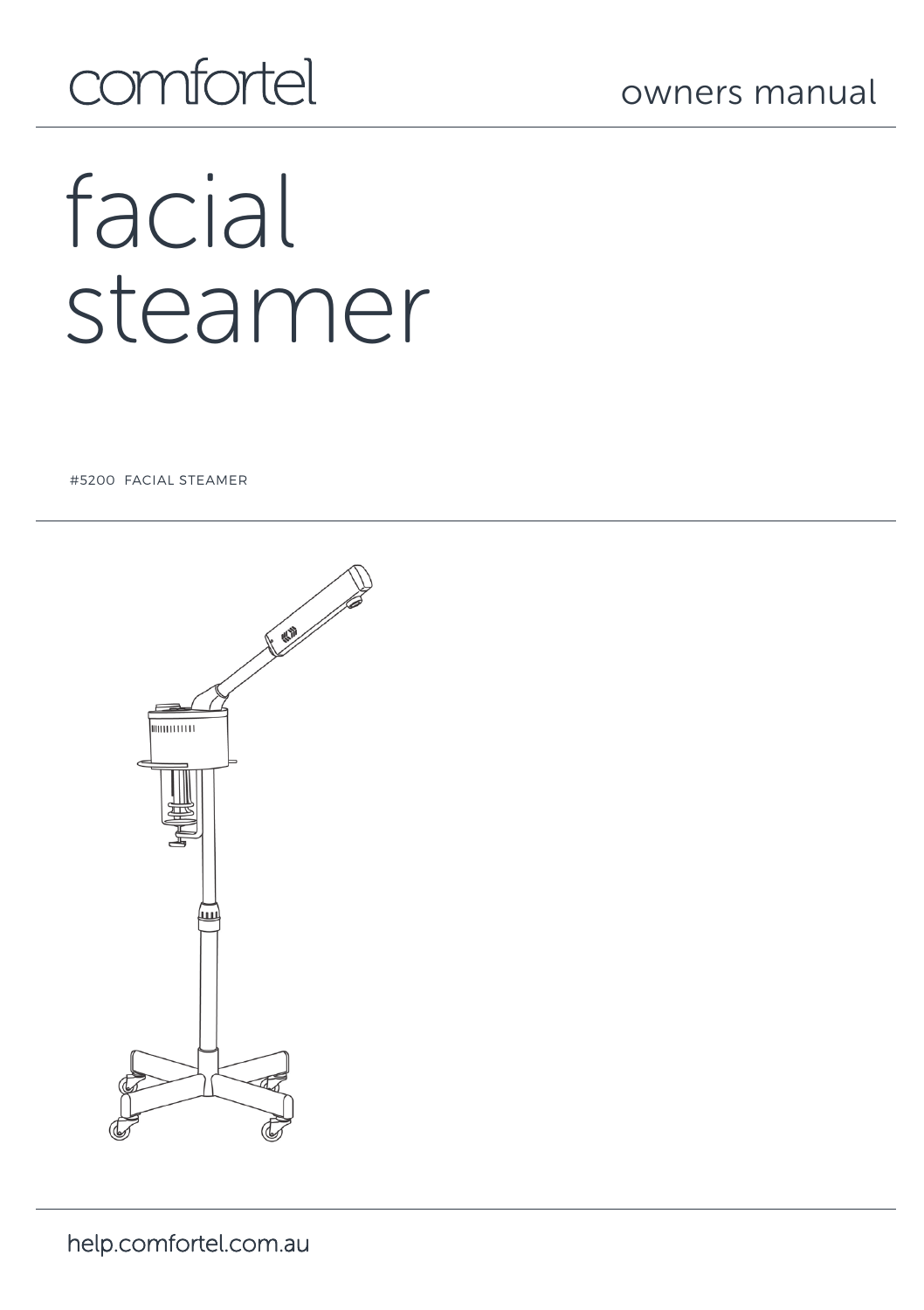#### GENERAL SAFETY

- 1. Read carefully and keep these instructions in a safe place.
- 2. Use this product only for its intended function and do not use attachments not recommended by the manufacturer.

Water poses a serious risk even when device is switched off, do not leave device connected to power supply after use.

3. Do not use outdoors.

#### ELECTRICAL APPLIANCES

- 1. All GPO's must be installed by a qualified Electrician in accordance with local electrical standards.
- 2. DO NOT allow children to operate this product.
- 3. Turn the power off and remove the plug when not in use or when cleaning.
- 4. Do not let the power cord get damaged in any way.
- 5. Keep the power cord away from heat sources.
- 6. Do not use an extension cord unless the cord complies with local electrical safety standards.
- 7. Periodically inspect the power cord for signs of damage.
- 8. Do not operate any electrical item with a damaged power cord.

#### GET STARTED

The facial steamer uses an electric heating element to boil the water in the reservoir jar in order to produce steam. The steam vapor is passed through to the nozzle where it can be directed onto the client's skin. The steamer has an Ozone function which passes the steam through an Ultraviolet light. This has an antibacterial action on the skin, which may be beneficial for acne and blemished skins.

Steaming prepares the skin for further treatment, and has the following benefits:

- Softens, warms and hydrates the skin
- Dilates the follicle openings (opens the pores)
- Softens oily deposits (comedones, milia etc) to allow easier extraction
- Stimulates the sudoriferous (sweat) glands to encourage the elimination of waste products
- Softens dead skin cells, aiding desquamation
- Stimulates sebaceous activity- beneficial for dry skins
- Increases circulation which improves oxygen and nutrient supply to the skin, and removes waste products
- Increased hydration, warmth and permeability of the skin may enhance the penetration of facial treatment products



### CONTRAINDICATIONS

The steamer should not be used where the following conditions are present:

- Recently waxed skin, or skin that has received any kind of heat treatment in the last 48 hours.
- Sunburned skin.
- Rosacea
- Highly vascular skins (skins with a lot of redness or broken capillaries).
- Asthmatic clients may experience breathing difficulties while under the steam. vapor. It may be necessary to elevate their head slightly and position the steam further away.
- Ozone has some reported potential for being a respiratory irritant. Use of the Ozone function should be minimized or eliminated altogether for clients who have a history of asthma or any respiratory problems.
- Ozone is highly flammable and must not be used around any flame or combustible substances.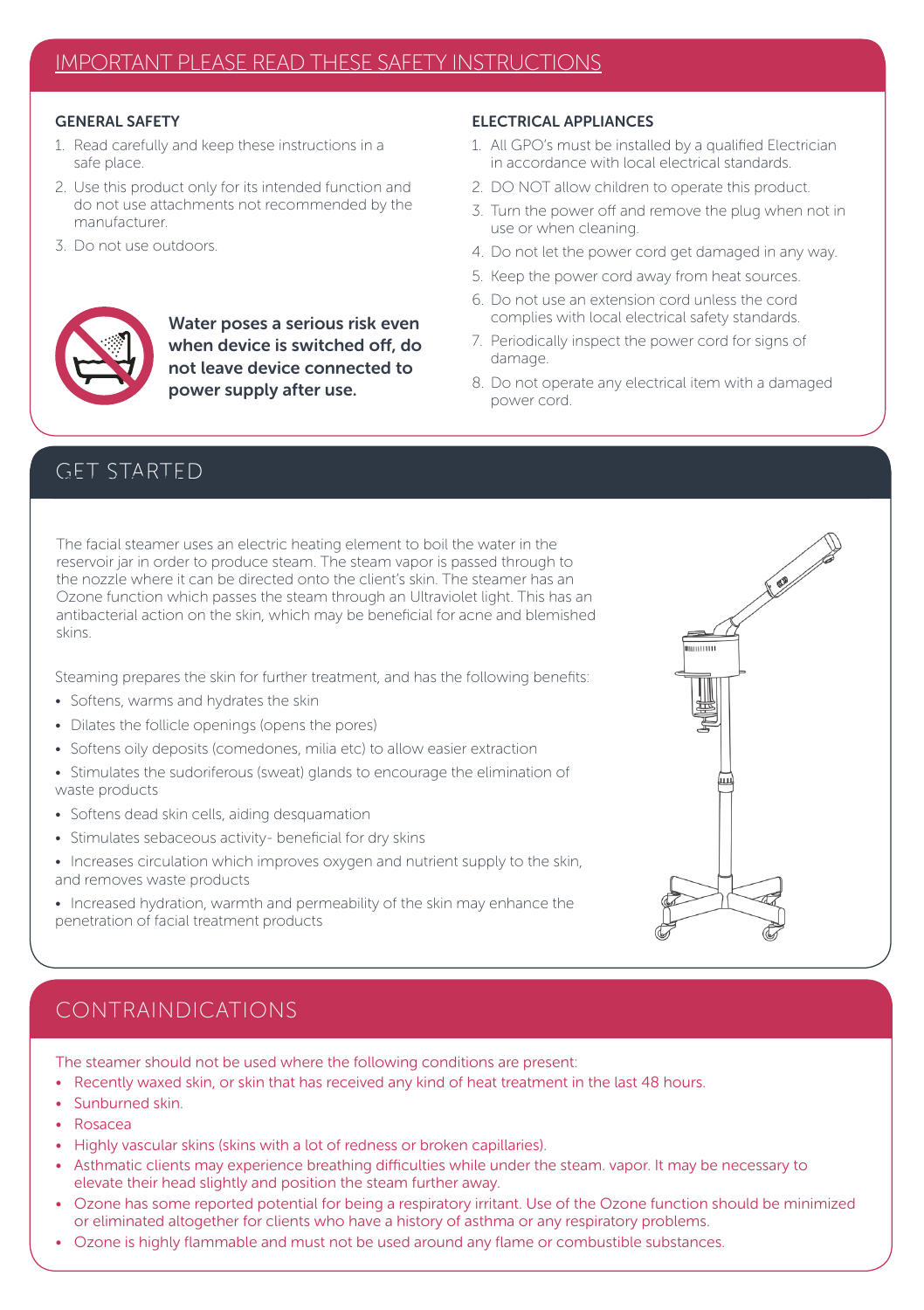#### ASSEMBLY

#### PARTS

- 1. Water fill point
- 2. Heater element
- 3. Jar support plate
- 4. Screw to tighten jar support plate
- 5. Middle pillar
- 6. Base claw
- 7. Lower pillar
- 8. Water reservoir jar
- 9. 4-star base on wheels 10. Bolt for lower pillar
- assembly
- 11. Handle
- 12. Top pillar
- 13. Power cord
- 14. External casing
- 15. Spray nozzle
- 16. Control buttons
- 17. Indicating lights
- 18. Nut for fixing middle pillar and height adjustment
- 19. Flat tube head (rotate 90 degrees) 20.Support plate arm



 $15$ 

19



#### **ASSEMBLY**

- 1. Bolt the lower pillar (7) onto the 4-star base (9) using the base claw (6), then insert the middle pillar (5) and fix it into the lower pillar using the fixing nut (18).
- 2. Fit the top pillar (12) onto the middle pillar (5).
- 3. Adjust the height of the steamer as necessary, using the fixing nut (18).
- 4. Fit the silicon sealer ring into position on the top rim of the glass water reservoir jar (8) and fit the reservoir jar into position. Make sure it is securely fitted into the cradle.
- 5. Slide the jar support plate (3) into place beneath the jar and tighten it to fit securely, using the screw on the bottom of the support plate (4).

#### OPERATION

- 1. Plug the electrical point in at the wall socket and turn on.
- 2. Make sure that the steamer is filled to the highest red indicator line, with distilled water. If the water level drops to the lower red indicator line, the steamer will automatically cut out. The machine will not function and the lights will not turn on until the water level has been restored.
- 3. There is no need to remove the water reservoir jar in order to fill it. Simply refill water from the water fill point and add distilled water until the water level reaches the highest red indicator line. Do not overfill.
- 4. It is essential that only distilled water should be used in the steamer. Other water will damage the machine components and will void the warranty.
- 5. Press the "Vapor" button into the ON position. A red light will illuminate to indicate that the machine is working. It will take approximately 8 minutes for the water to boil and steam to begin.
- 6. Make sure that the steam nozzle is pointed away from the client, in case any malfunction occurs. When the steam vapor begins, the nozzle may then be directed towards the client.
- 7. The angle of the spray nozzle may be adjusted by rotating the flat tube head.
- 8. Protect the client's eyes and any sensitive or vascular areas with cotton pads.
- 9. Adjust the steam direction, keeping it at a comfortable distance from the client's skin. Never apply the steam too close to the skin as the high temperature may cause a burn.
- 10. Switch the "Ozone" button to the ON position to start the Ozone function. A green light will indicate that this function is now in use. Never turn this function on until the steam vapor is visible.
- 11. To turn off the Ozone or the steam vapor, switch the appropriate button into the OFF position and the illuminated light will turn off.
- 12.Never attempt to adjust the height of the steamer while it is in operation.
- 13.Never attempt to remove the water reservoir jar while it is still hot.